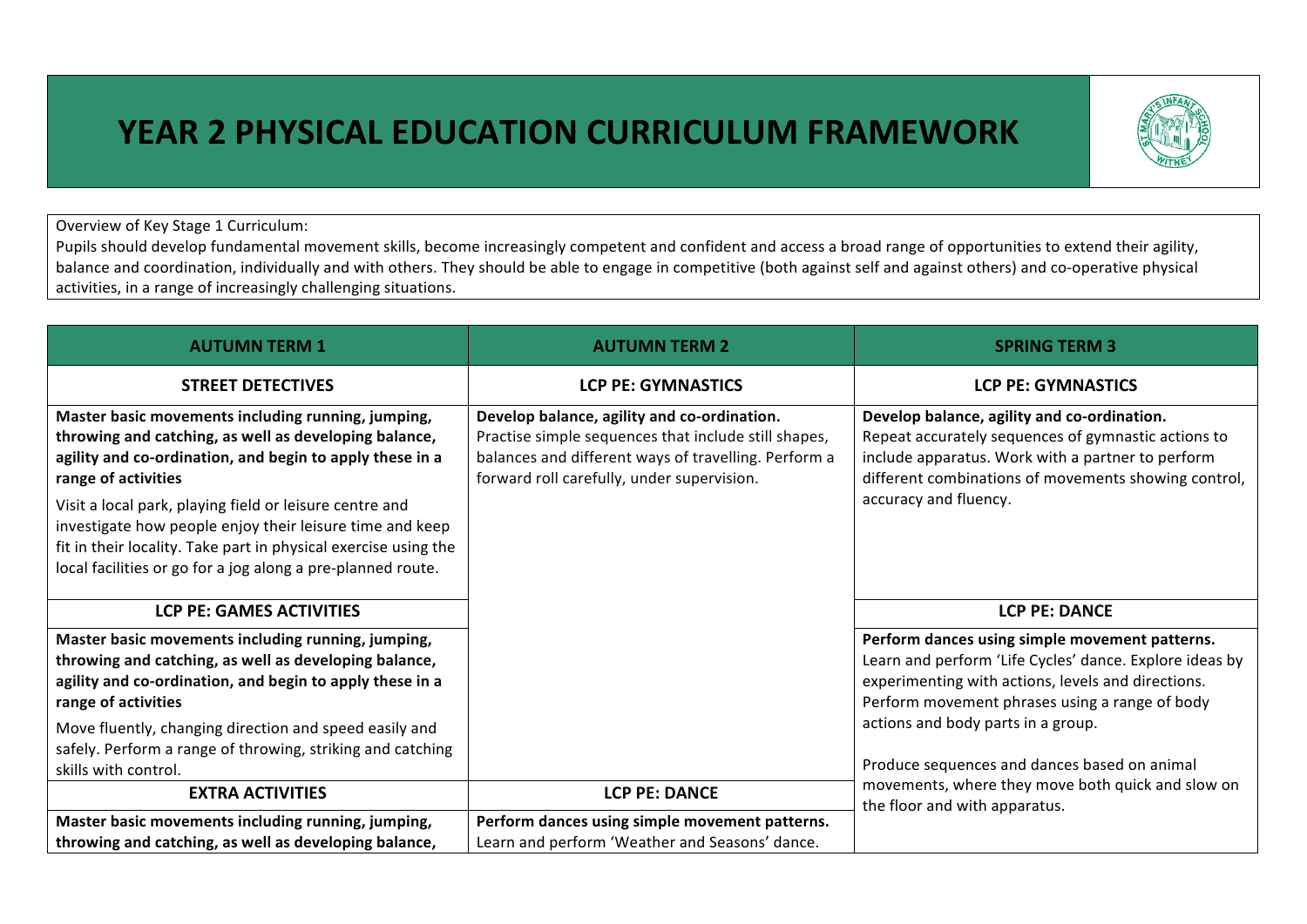| agility and co-ordination, and begin to apply these in a<br>range of activities.<br>Take part in a House Hoop Challenge working in teams to<br>earn points for their House and a chance to win the<br>Autumn Sports Trophy.                                                                                                                      | Work in a group to create dance phrases that<br>express moods and feelings. Compose and link<br>movements and show a clear beginning, middle and<br>end.                                                                                                                     |                                                                                                                                                                                                                                                                                                                                                                                                                                                                           |
|--------------------------------------------------------------------------------------------------------------------------------------------------------------------------------------------------------------------------------------------------------------------------------------------------------------------------------------------------|------------------------------------------------------------------------------------------------------------------------------------------------------------------------------------------------------------------------------------------------------------------------------|---------------------------------------------------------------------------------------------------------------------------------------------------------------------------------------------------------------------------------------------------------------------------------------------------------------------------------------------------------------------------------------------------------------------------------------------------------------------------|
| <b>SPRING TERM 4</b>                                                                                                                                                                                                                                                                                                                             | <b>SUMMER TERM 5</b>                                                                                                                                                                                                                                                         | <b>SUMMER TERM 6</b>                                                                                                                                                                                                                                                                                                                                                                                                                                                      |
| <b>LCP PE: GAMES ACTIVITIES</b>                                                                                                                                                                                                                                                                                                                  | <b>LCP PE: DANCE</b>                                                                                                                                                                                                                                                         | <b>TOWERS, TUNNELS AND TURRETS</b>                                                                                                                                                                                                                                                                                                                                                                                                                                        |
| Master basic movements including running, jumping,<br>throwing and catching, as well as developing balance,<br>agility and co-ordination, and begin to apply these in a<br>range of activities<br>Choose and use tactics to suit different situations. React<br>in a way that helps their partners and makes it difficult for<br>their opponent. | Perform dances using simple movement patterns.<br>Learn and perform 'At the Seaside' dance. Choose<br>movements to make up their own dance phrases<br>that express an idea and rhythmic qualities. Practise<br>and repeat movements and perform them in a<br>controlled way. | Participate in team games, developing simple tactics<br>for attacking and defending. PE 1a<br>Play defend and attack games. Be a soldier attacking a<br>castle, dodging 'arrows' (small balls or bean bags). Fire<br>their 'arrows' through an arrow loop into a hoop or<br>box. Play dodge games with an opposing partner and<br>balance across a drawbridge. Explore balance using<br>beams and benches. Move over, under and through<br>spaces and obstacles outdoors. |
|                                                                                                                                                                                                                                                                                                                                                  |                                                                                                                                                                                                                                                                              | <b>LCP PE: ATHLETICS</b>                                                                                                                                                                                                                                                                                                                                                                                                                                                  |
|                                                                                                                                                                                                                                                                                                                                                  |                                                                                                                                                                                                                                                                              | Master basic movements including running, jumping,<br>throwing and catching, as well as developing balance,<br>agility and co-ordination, and begin to apply these in a<br>range of activities                                                                                                                                                                                                                                                                            |
|                                                                                                                                                                                                                                                                                                                                                  |                                                                                                                                                                                                                                                                              | Throw with increasing accuracy and coordination. Use<br>different techniques, speeds and effort to meet<br>challenges set for running and jumping.                                                                                                                                                                                                                                                                                                                        |
| <b>EXTRA ACTIVITIES</b>                                                                                                                                                                                                                                                                                                                          | <b>EXTRA ACTIVITIES</b>                                                                                                                                                                                                                                                      | <b>EXTRA ACTIVITIES</b>                                                                                                                                                                                                                                                                                                                                                                                                                                                   |